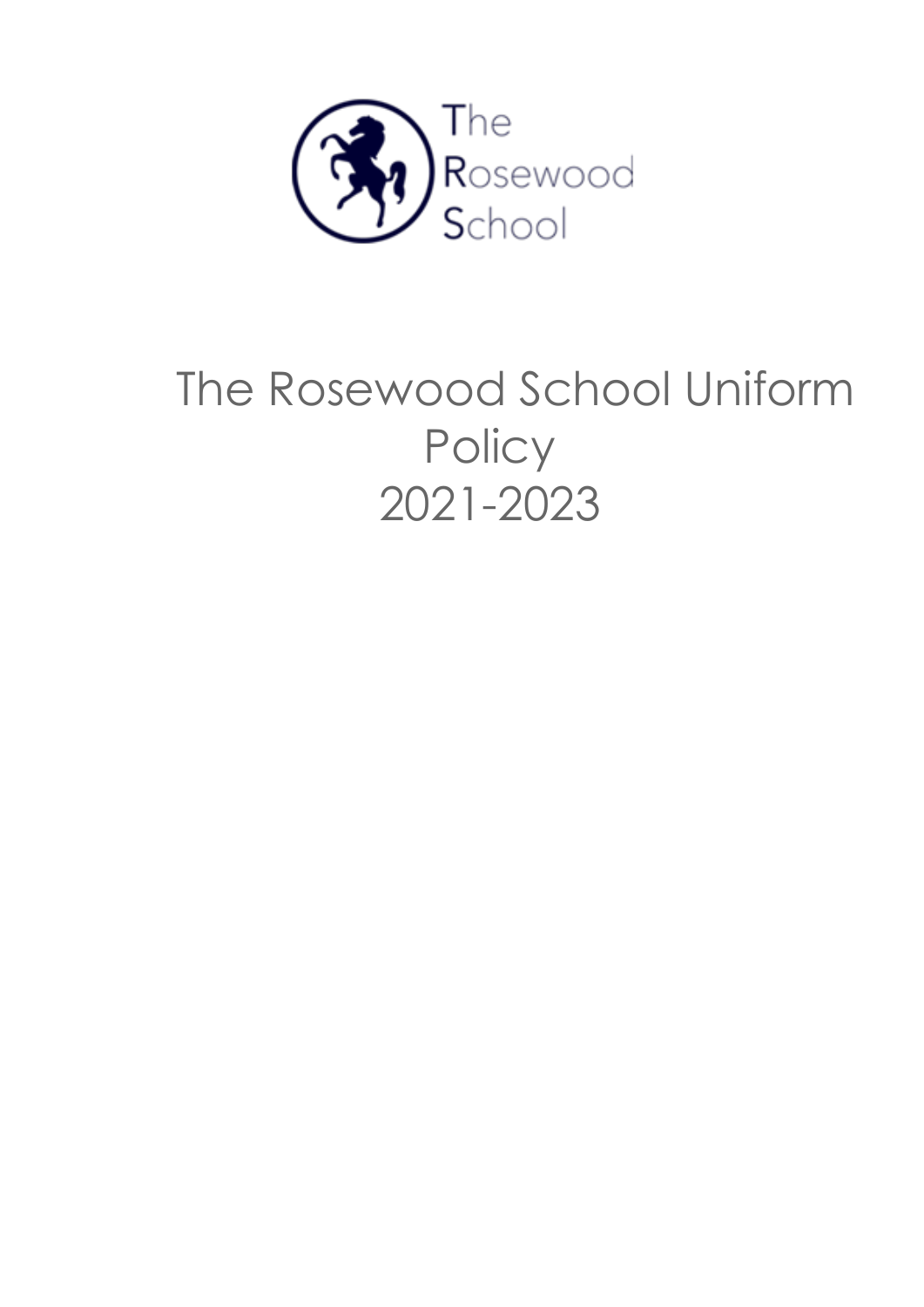# **The Rosewood School Uniform Policy**

# **1. Introduction**

It is our school policy that **all** pupils wear school uniform when attending school.

# **2. Aims and objectives**

Our policy on school uniform is based on the notion that school uniform:

- promotes a sense of pride in the school;
- engenders a sense of community and belonging towards the school;
- is practical and smart;
- prevents pupils from coming to school in fashion clothes that could be distracting in class;
- makes pupils feel equal to their peers in terms of appearance;
- is regarded as suitable wear for school and good value for money by most parents;
- is designed with health and safety in mind.

Whilst we are keen for our pupils to have freedom of expression, we also must recognise that pupils who join us should be doing so on a short-term basis and return to their home school or an onward provision. All mainstream schools have stringent uniform policies that address this, and these could be a barrier to their reintegration. Therefore, pupils are not allowed to dye their hair in unnatural colours or have facial piercings. Pupils who do have facial piercings can use discreet retainers.

# **3. Jewellery**

On health and safety grounds we do not allow pupils to wear jewellery in our school. The exceptions to this rule are:

- ear-ring studs in pierced ears
- Pupils who do have facial piercings can use discreet retainers.
- small objects of religious significance, such as a crucifix on a chain or Sikh Kara

We ask the pupils to remove these objects during PE, games for health and safety reasons. The school advises parents who wish their children to have their ears pierced to do so at the beginning of the school holidays.

Medical identification bracelets may be worn by children who have significant medical problems e.g. Diabetes or epilepsy.

#### **4. Make up and Cosmetic Enhancements**

Teachers reserve the right to ask pupils to remove excessive makeup at their discretion. Light touch subtle make up is acceptable. Acrylic nails are not acceptable at school. Pupils found wearing them will be asked to have them removed by the following school day. Nails should be of a reasonable length and unpolished.

#### **5. Extreme haircuts /Colour**

The school does not permit pupils to have 'extreme' haircuts that could serve as a distraction to other pupils. Hairstyles and haircuts which are deemed too extreme such as tramlines, stars, shaved heads (No shorter than a number 2), extreme patterns 'V' styles, Mohican cuts, or dyed, tipped or dipped hair are also forbidden. Pupils with long hair should also tie it back for safety reasons. Furthermore, pupils are no longer allowed to dye their hair in unnatural colours. The interpretation of 'unnatural' is as follows: - a colour that is not found within the natural hair colour spectrum, i.e. a bright, extreme or vivid colour; - a combination of colours that is easily visible or stark in contrast;

#### **6 .The role of parents**

We ask all parents who send their children to our school to support the school uniform policy. We believe that parents have a duty to send their children to school correctly dressed and ready for their daily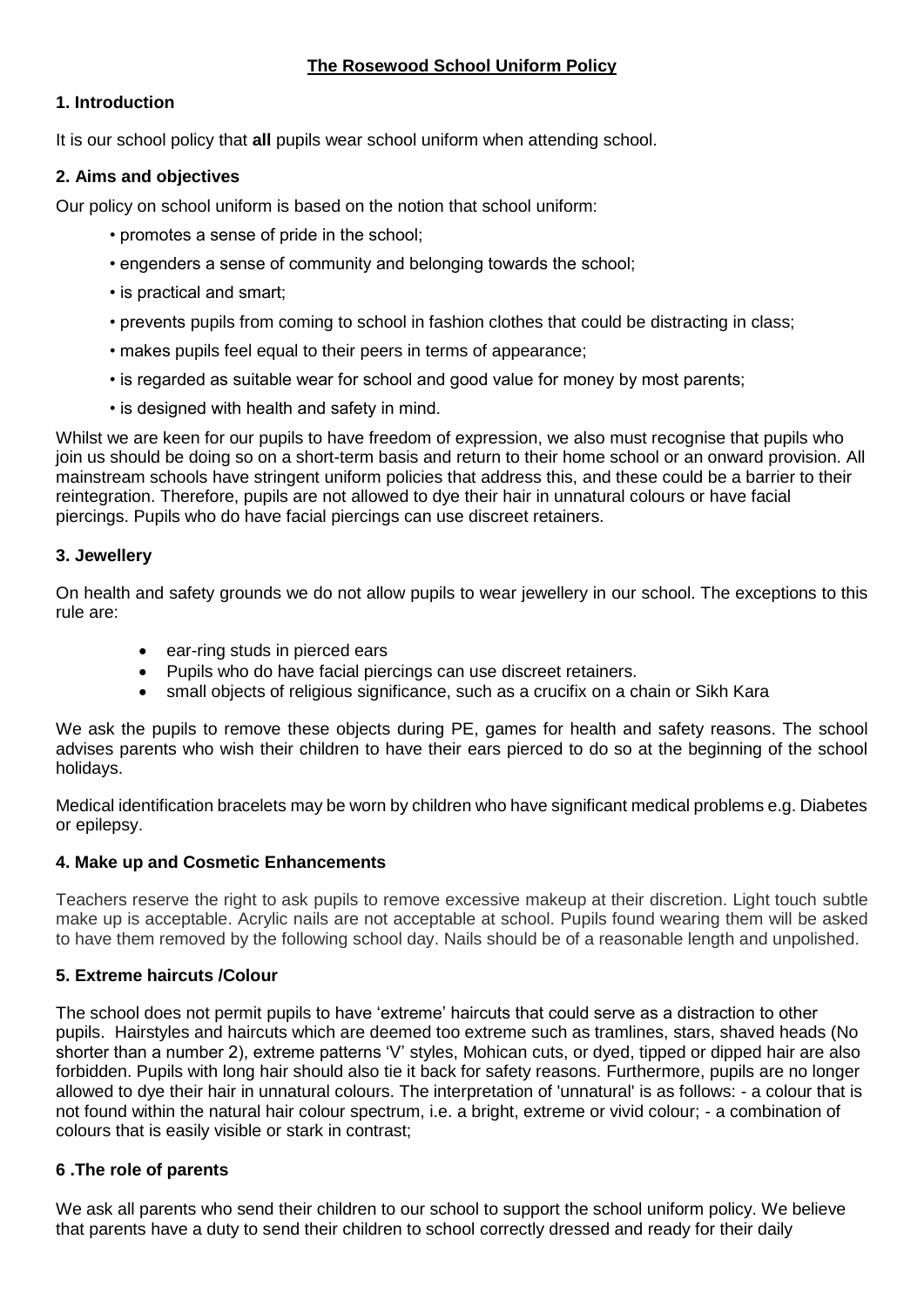schoolwork. One of the responsibilities of parents is to ensure that their child has the correct uniform, and that it is clean and in good repair.

The school welcomes children from all backgrounds and faith communities. If there are serious reasons, for example on religious grounds, why parents want their child to wear clothes that differ from the school uniform, the school will look sympathetically at such request

### **7. The role of the Management Committee**

The management committee supports the headteacher in implementing the school uniform policy. It considers all representations from parents regarding the uniform policy and liaises with the headteacher to ensure that the policy is implemented fairly and with sensitivity.

It is the members' of the committee's responsibility to ensure that the school uniform meets all regulations concerning equal opportunities. Members must ensure that the school uniform policy helps children to dress sensibly, in clothing that is hardwearing, safe and practical.

# **8. The School Uniform**

- Black/navy school / smart trousers/skirt
- A white blouse/shirt
- A TRS long sleeved tshirt/TRS polo-shirt
- A TRS sweatshirt/TRS cardigan.
- Trainers. We have chosen trainers as we would like all pupils to be able to participate in some form of exercise opportunity each day.

A pricelist for uniform items can be found on the TRS school's website – [https://trs.kent.sch.uk/pupils](https://trs.kent.sch.uk/pupils-parents/uniform/)[parents/uniform/](https://trs.kent.sch.uk/pupils-parents/uniform/)

We also recognise that we have limited changing spaces. Therefore, on a day where pupils have PE, they are welcome to wear their PE kit to school, though with the **TRS sweatshirt/Polo shirt/long sleeved tshirt**

The PE kit requirements are as follows:

- Black/Navy joggers, sweatpants, leggings or shorts
- TRS sweatshirt/TRS polo shirt/TRS long-sleeved tshirt
- Suitable footwear for PE- supportive, fit for purpose

#### **9. Sanctions due to non -compliance**

The assistant headteacher, may ask a pupil to go home briefly to remedy a breach of the school's rules on appearance or uniform. When making this decision schools need to consider the child's age and vulnerability, the ease and time it will take, and the availability of the child's parents. This is not an exclusion but an authorised absence. However, if the pupil continues to breach uniform rules in such a way as to be sent home to avoid school, or takes longer than is strictly necessary to effect the change, the pupil's absence may be counted as an unauthorised absence. In either case the pupil's parents must be notified and the absence should be recorded.

*Please contact the Inclusion Manager if your child isn't wearing the uniform, including PE kit, because of financial constraints. You may be able to get help with the costs of the school uniform*

#### For further information please view https://www.gov.uk/school-uniform

*The school has used the DfE non-statutory guidance on school uniform and agrees with the guidance given in the DfE booklet which states: 'The school uniform plays a valuable role in contributing to the ethos of a school and setting an appropriate tone. The Department strongly encourages schools to have a uniform as it can instil pride; support positive behaviour and discipline; encourage identity with, and support for, schools ethos; ensure pupils of all races and backgrounds feel welcome; protect children from social pressures to dress in a particular way; and nurture cohesion and promote good relations between different groups of*